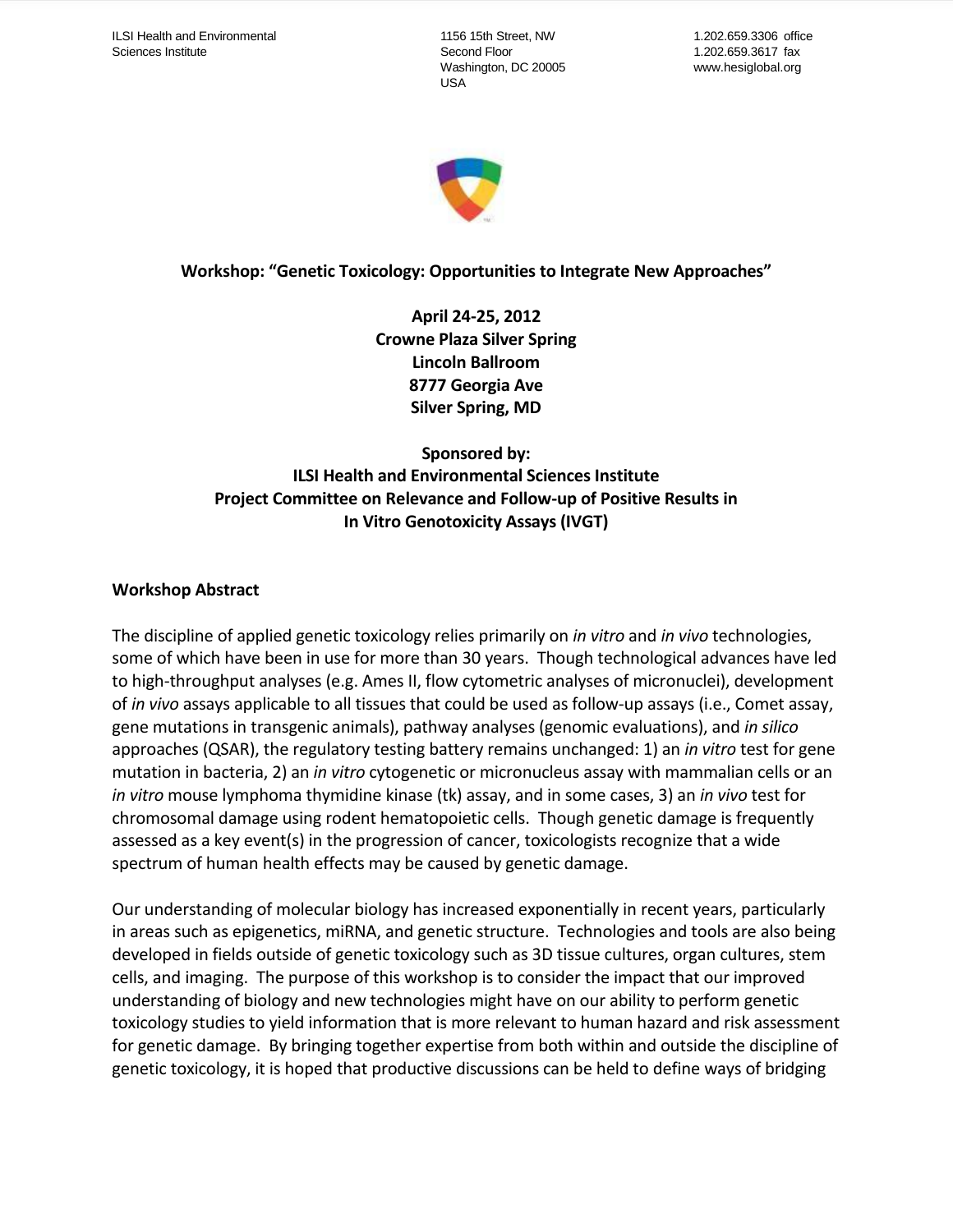

genetic toxicology to other disciplines, and to identify potential synergies that would result in new approaches to inform more accurate genotoxicity risk assessment.

#### **AGENDA**

#### **Tuesday, April 24, 2012**

*Continental breakfast available at 8:00AM*

- 8:30AM Overview of ILSI Health and Environmental Sciences Institute *Dr. James Kim (HESI)*
- 8:35AM Genetic Toxicology: Why thinking outside the box? Overview, rationale and objectives of the workshop *Dr. Véronique Thybaud (Sanofi)*
- 9:00AM Session 1 introduction: Alternative experimental models to improve genetic toxicity testing *Dr. Marilyn Aardema (BioReliance)*
- 9:15AM Overview of the use of 3-dimensional tissue constructs for genotoxicity testing *Dr. Stefan Pfuhler (Procter & Gamble)*
- 9:45AM Development of in vitro toxicity tests using hepatocytes differentiated from human stem cells *Dr. Seiichi Ishida (National Institutes of Health Science, Japan)*
- 10:15AM Humanized models in toxicology and their applications to hazard characterization and risk assessment *Darrell Boverhof (The Dow Chemical Co.)*
- 10:45AM Break
- 11:15AM Session 1: discussion
- 12:15PM Lunch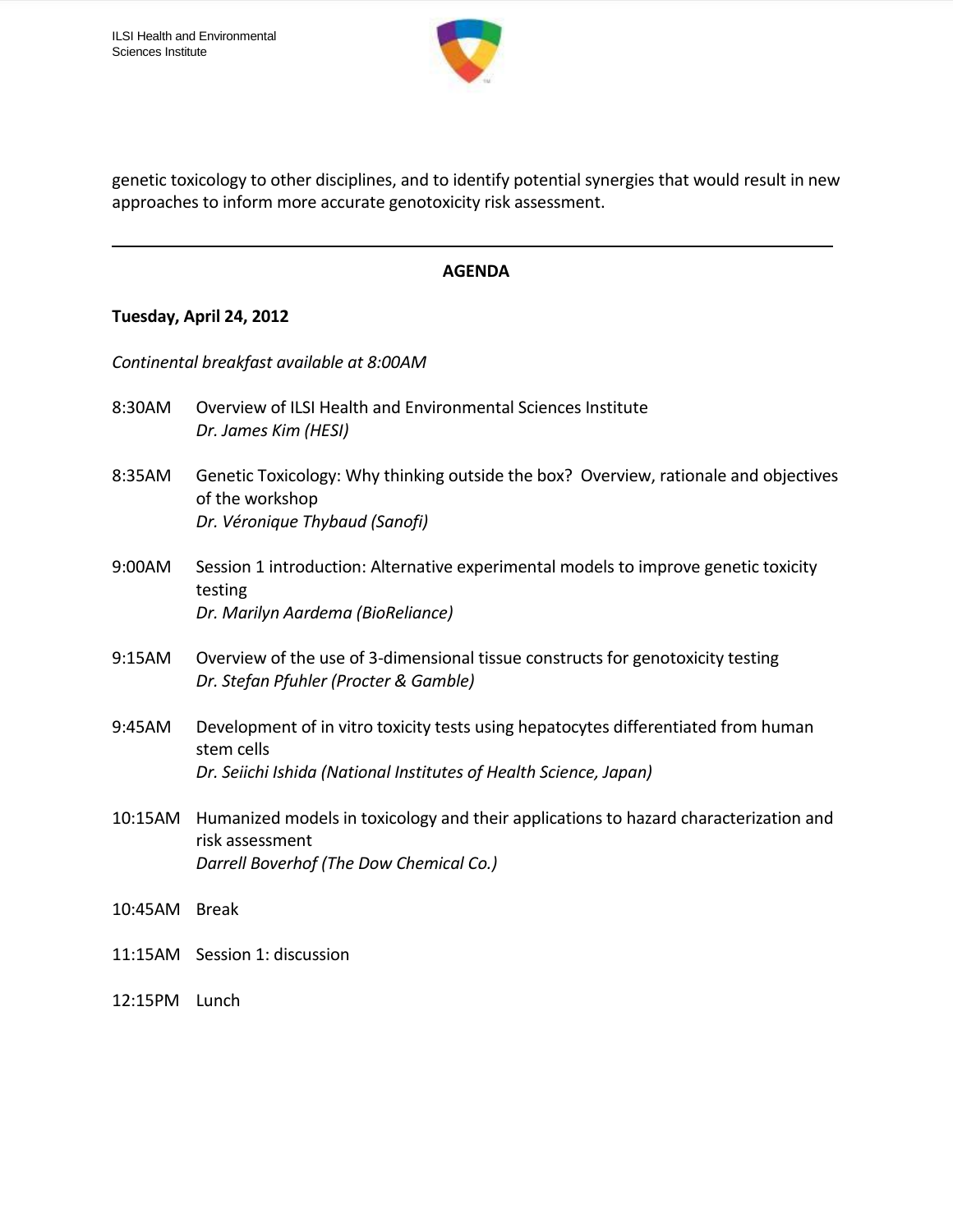

1:30PM Session 2 introduction: Biomarkers of epigenetic changes and their applicability to genetic toxicology *Dr. Bhaskar Gollapudi (The Dow Chemical Co.)* 1:45PM A new paradigm for epigenetic control of cell phenotype: Dynamic reprogramming of tRNA modifications and ribosomes controls selective translation of stress response proteins *Dr. Peter Dedon (Massachusetts Institute of Technology)* 2:15PM Epigenomics and impact for drug safety sciences *Dr. Jennifer Marlowe (Novartis)* 2:45PM Epigenetic traits as biomarkers of carcinogenesis *Dr. Igor Pogribny (U.S. Food and Drug Administration, NCTR)* 3:15PM MIR-34 prevents in vivo lung tumor initiation and progression in the therapeutically resistant *KRAS;TRP53* mouse model *Dr. Andrea Kasinski (Yale University)* 3:45PM Break 4:15PM Session 2: Discussion 5:15PM Adjourn 7:00PM Dinner

## **Wednesday, April 25, 2012**

*Continental breakfast available at 8:00AM*

- 8:30AM Workshop: recap of previous day *Dr. James Kim (HESI)*
- 9:00AM Session 3 introduction: New technologies and approaches *Ms. Kristine Witt (National Institute of Environmental Health Sciences)*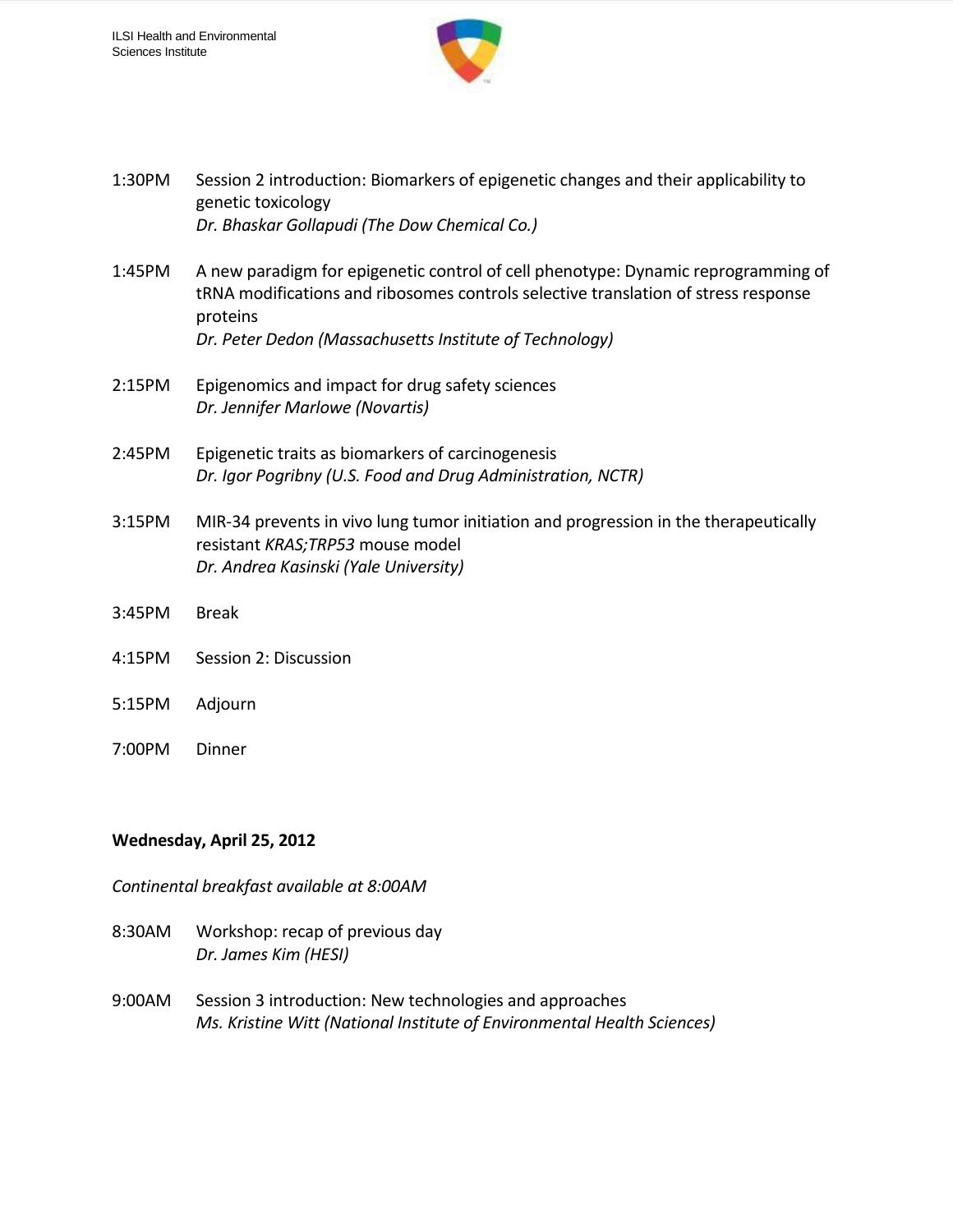

- 9:15AM Imaging as an approach to safety assessment *Dr. Bill Slikker (U.S. Food and Drug Administration, NCTR)*
- 9:45AM The Tox21 strategy for detecting genotoxicants *Dr. Ray Tice (National Institute of Environmental Health Sciences)*
- 10:15AM The behavior of genomic signatures of genotoxicity: Effect of dose level and exposure duration *Dr. Scott Auerbach (National Institute of Environmental Health Sciences)*
- 10:45AM Break
- 11:15AM Session 3: discussion
- 12:15PM Wrap-up: Discussion and next steps *Dr. Bhaskar Gollapudi (The Dow Chemical Co.)*
- 12:45PM Adjourn